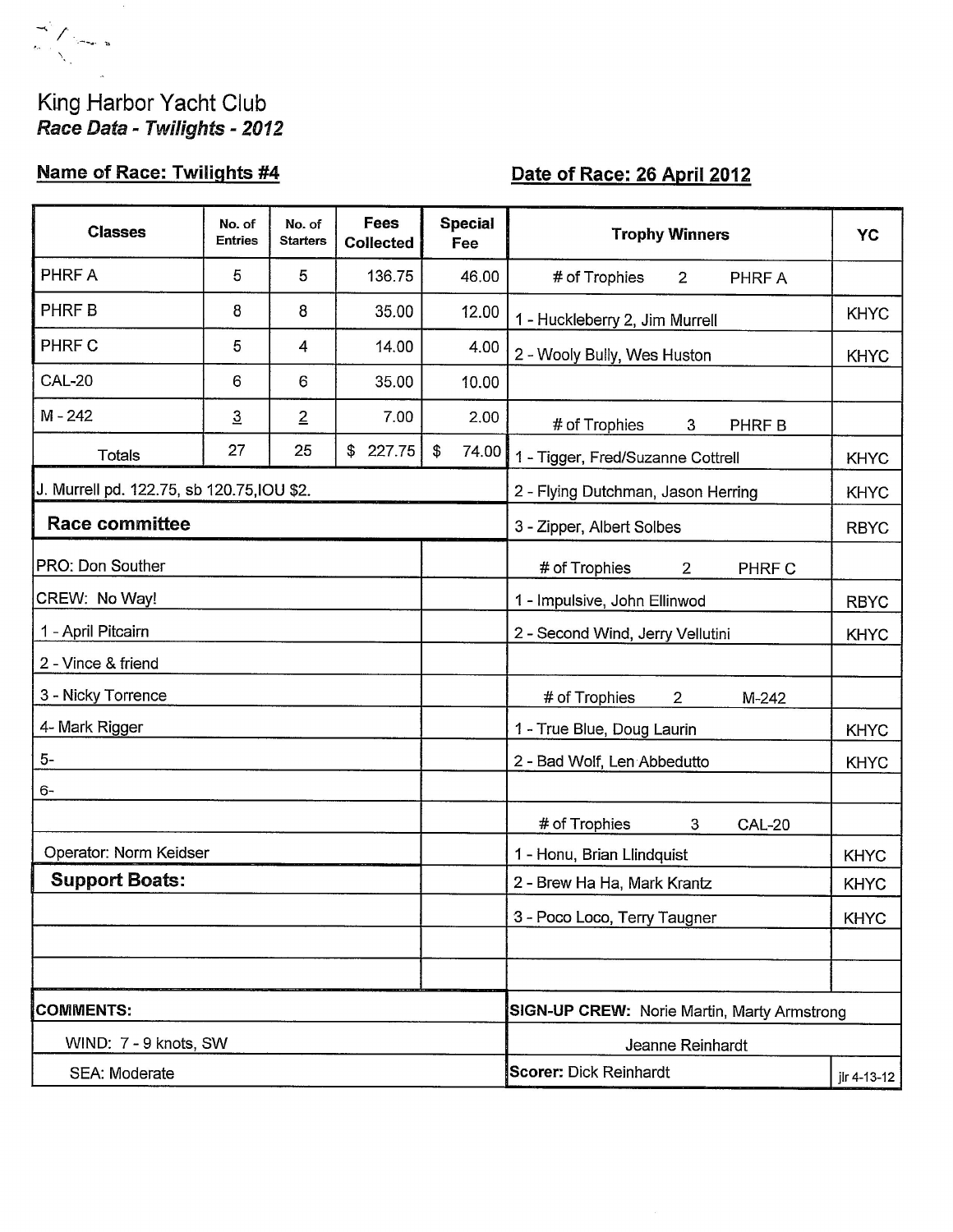## **2012 Twilights at KHYC #4**

### **King Harbor Yacht Club**

Race Date: 26 Apr 201

Wind Speed: 7--9 knots (some of the time)

#### PRO: Don Souther

|                   | Div<br><b>Rank</b> | <b>Boat Name</b>        | Sail No.       | <b>Owner / Skipper</b>             | <b>Rating</b> | Finish<br><b>Time</b> | <b>Elapsed</b><br><b>Time</b> | Corrected<br><b>Time</b> |
|-------------------|--------------------|-------------------------|----------------|------------------------------------|---------------|-----------------------|-------------------------------|--------------------------|
| <b>PHRF-A</b>     |                    |                         |                | Time on Time / Start Time 18:20:00 |               |                       |                               |                          |
|                   | $\mathbf{1}$       | Huckleberry 2           | 15             | Jim Murrell                        | 42            | 19:24:56              | 01:04:56                      | 01:11:18                 |
|                   | $\boldsymbol{2}$   | <b>Wooly Bully</b>      | 40033          | Wes Huston                         | 12            | 19:23:17              | 01:03:17                      | 01:13:12                 |
|                   | 3                  | Blade *                 | 103            | Mick Shlens                        | 27            | 19:29:41              | 01:09:41                      | 01:18:30                 |
|                   | $\overline{4}$     | JATO *                  | 7311           | Bill Webster/ Mike Moorhead        | 33            | 19:30:40              | 01:10:40                      | 01:18:47                 |
|                   | $\mathfrak s$      | Calais                  | 46575          | Jerry Hunter                       | 75            | 19:36:06              | 01:16:06                      | 01:19:09                 |
| <b>PHRF-B</b>     |                    |                         |                | Time on Time / Start Time 18:25:00 |               |                       |                               |                          |
|                   | $\mathbf{1}$       | Tigger *                | 42757          | Suzanne Cottrell                   | 84            | 19:28:27              | 01:03:27                      | 01:05:03                 |
|                   | $\overline{c}$     | <b>Flying Dutchman</b>  | 87027          | Jason Herring                      | 87            | 19:30:06              | 01:05:06                      | 01:06:26                 |
|                   | $\mathfrak{Z}$     | Zipper                  | 57878          | Albert Solbes                      | 138           | 19:35:34              | 01:10:34                      | 01:06:40                 |
|                   | 4                  | Priorities <sup>*</sup> | 87309          | Bob Cole                           | 96            | 19:31:58              | 01:06:58                      | 01:07:23                 |
|                   | 5                  | Bella Vita              | 56136          | Marty Burke                        | 81            | 19:31:06              | 01:06:06                      | 01:08:05                 |
|                   | 6                  | Velocriptor             | 46470          | Wilfred Poiesz                     | 138           | 19:38:16              | 01:13:16                      | 01:09:13                 |
|                   | $\tau$             | Midnight Run            | 56782          | John Dean                          | 150           | 19:41:49              | 01:16:49                      | 01:11:20                 |
|                   | 8                  | Ellis Island II *       | 1172           | Cacey Schilling                    | 150           | 19:45:47              | 01:20:47                      | 01:15:01                 |
| PHRF-C            |                    |                         |                | Time on Time / Start Time 18:30:00 |               |                       |                               |                          |
|                   | $\mathbf{1}$       | Impulsive               | 33815          | John Ellinwood                     | 165           | 19:27:37              | 00:57:37                      | 00:52:23                 |
|                   | $\overline{c}$     | Second Wind             | 97668          | Jerry Vellutini                    | 222           | 19:40:45              | 01:10:45                      | 00:59:34                 |
|                   | 3                  | Meimi II                | 56384          | Mike Devine                        | 275           | 19:46:12              | 01:16:12                      | 01:00:02                 |
|                   | $\overline{4}$     | Proper Lady             | 57935          | Bob Cash                           | 204           | 19:48:15              | 01:18:15                      | 01:07:27                 |
| <b>Cal 20</b>     |                    | One Design              |                |                                    |               |                       |                               |                          |
|                   | $\mathbf{1}$       | Honu <sup>*</sup>       | 1559           | Lindquist/ Mayol                   |               |                       |                               |                          |
|                   | $\overline{c}$     | Brew Ha Ha              | 15c            | Mark Kranz                         |               |                       |                               |                          |
|                   | 3                  | Poco Loco               | $\overline{c}$ | Terry Taugner                      |               |                       |                               |                          |
|                   | $\overline{4}$     | Lilikoi Pie             | 36             | Ron Walecki                        |               |                       |                               |                          |
|                   | 5                  | Fifty-Fifty             | 50             | Bud Legg                           |               |                       |                               |                          |
|                   | 6                  | Poquito                 | 1092           | John Selman                        |               |                       |                               |                          |
| <b>Martin 242</b> |                    | One Design              |                |                                    |               |                       |                               |                          |
|                   | $\mathbf{1}$       | True Blue               | 97264          | Doug Laurin                        |               |                       |                               |                          |
|                   |                    |                         |                |                                    |               |                       |                               |                          |